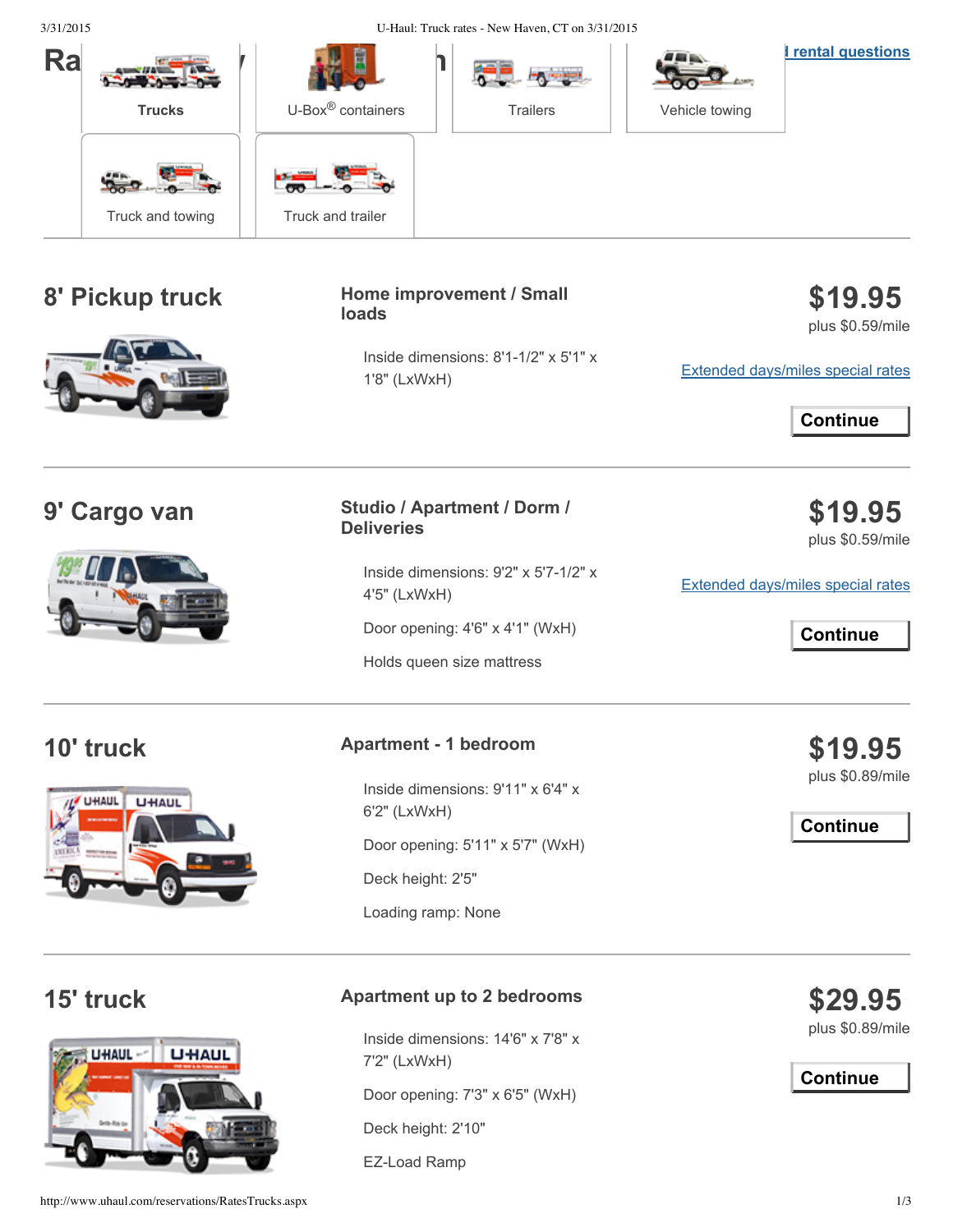

## **17' truck Home up to <sup>2</sup> bedrooms**

Inside dimensions: 16'9" x 7'8" x 7'2" (LxWxH) Door opening: 7'3" x 6'5" (WxH) Deck height: 2'10"

EZ-Load Ramp

# **20' truck Home <sup>2</sup> to <sup>3</sup> bedrooms**





 $U$ HAUL $-$ 

Inside dimensions: 19'6" x 7'8" 7'2" (LxWxH) Door opening: 7'3.75" x 6'5" (WxH) Deck height: 2'11" EZ-Load Ramp

## **24' truck Home <sup>3</sup> to <sup>4</sup> bedrooms**

Inside dimensions: 24'1" x 7'7" x 8'1" (LxWxH)

Door opening: 7'3" x 6'10" (WxH)

Deck height: 2'9"

EZ-Load Ramp

**U**HAUI

## **26' truck 4+ bedrooms**

Inside dimensions: 26'5" x 7'8" x 8'3" (LxWxH)

Door opening: 7'3" x 6'10" (WxH)

Deck height: 2'9"

EZ-Load Ramp

**\$39.95**

plus \$0.89/mile

**Continue**



**\$39.95**

**\$29.95** plus \$0.89/mile

**Continue**

plus \$0.89/mile

**Continue**

**\$39.95** plus \$0.89/mile

**Continue**